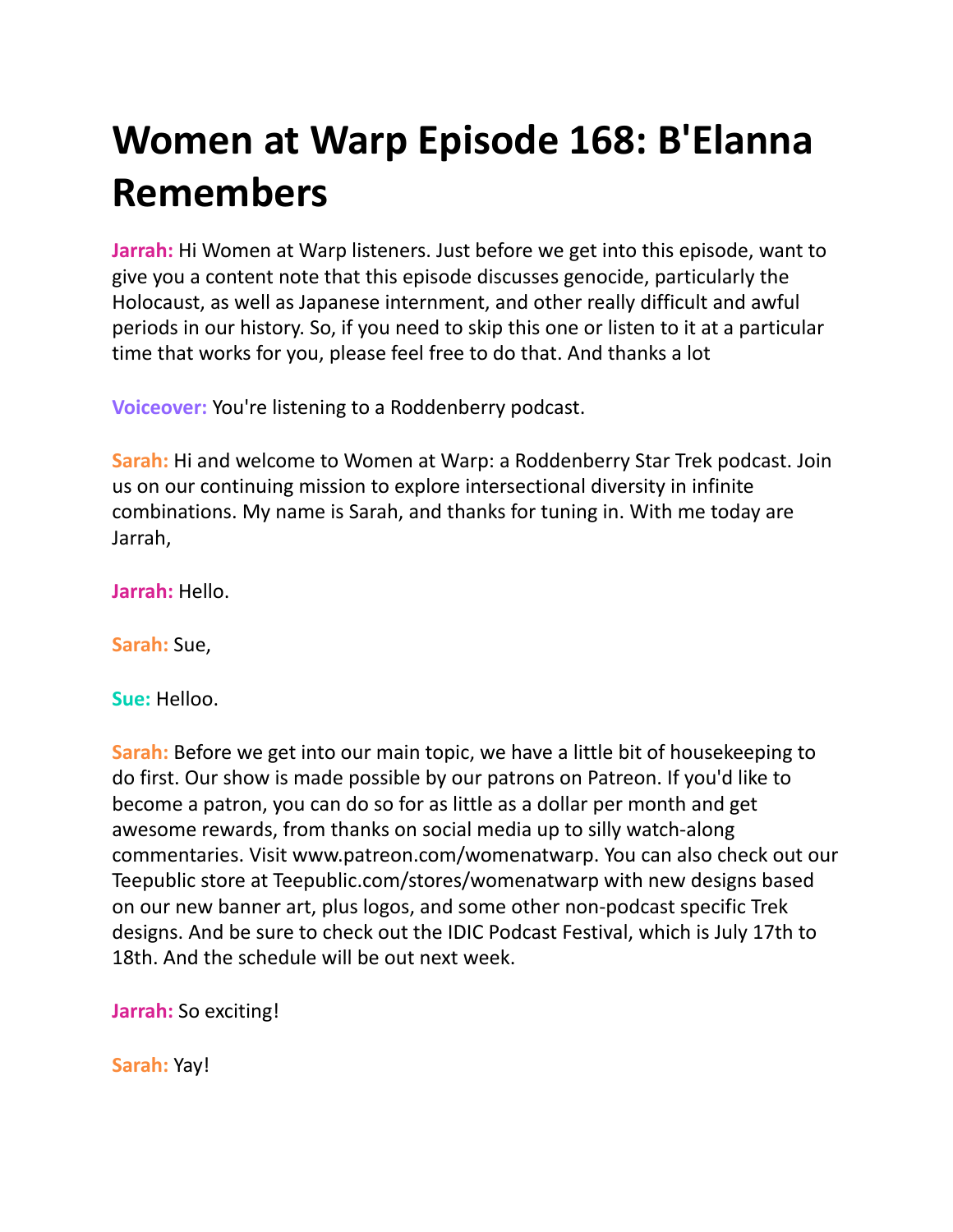**Jarrah:** All right. So today we have an episode review and are going to look at the Voyager episode Remember, which was a suggestion from a Twitter listener who was surprised that we didn't talk about this episode in our episode on B'Elanna. Which I am sorry we didn't remember it. \*Sue laughs\* very grateful for the suggestion. So we're going to pick it up here and we're going to take a bit of a look at this- which is really interesting. I did not remember it. But when I saw it, I was like, "Oh right. This one." And actually I found it very touching. So I'm interested to hear what you all thought. But, you know, I think there's some good themes to dig into. So, Sue, do you want to give a Coles- Coles notes is what we call it in Canada. \*Sue laughs\* What do you call it in the states?

**Sue:** Cliffs notes or Sparknotes.

**Jarrah:** Okay. Yes. A Cliff Notes, I do know Spark Notes, of this episode Remember.

**Sue:** Yeah. Sure. So in this episode, Voyager is transporting some colonists back to their homeworld, who can't travel quite as fast as Voyager. So they're getting a fast trip home, and in exchange they're giving Voyager some energy conservation technology that we never hear about again. No big deal.

**Jarrah:** Well, they do say at the end they're going to cancel their trade. So I will give them-

**Sue:** sure.

**Jarrah:** A pass on that.

**Sue:** Okay. But they're installing it on the way there. Anyway-

**Jarrah:** That's true.

**Sue:** And they didn't make them go back to their colony planet. And you -

**Jarrah:** We'll talk about that part later. \*both laugh\*

**Sue:** Not important, because the point of the episode is that out of nowhere B'Elanna starts having these dreams where she is having this relationship with the guy that her father doesn't approve of. And he's part of a political movement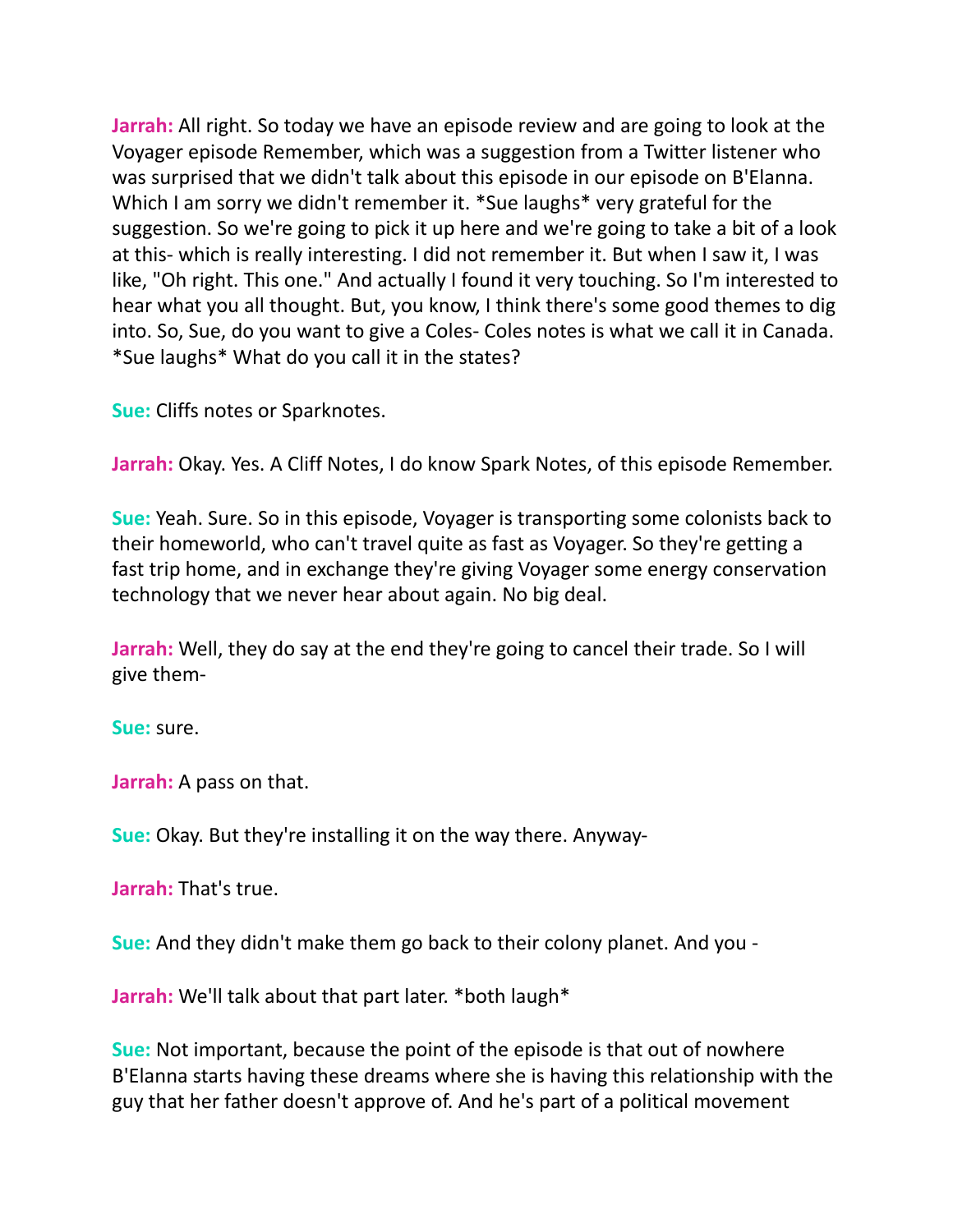called "Regressives." and they want to- the government wants to transport them to a different part of the plant. And she doesn't know who to believe and eventually sides with her dad and the government, and things go terribly wrong. We find out that these aren't just dreams. They are memories from one of the people that Voyager is transporting, and it is part of their history that this government, this community is trying to keep under wraps. But B'Elanna is not going to let that happen, and makes sure everybody knows the truth. And she helps to share the memories so that younger generations know the truth about their own history. That is a super, super short description.

**Jarrah:** I think that pretty much covers the premise. And I will say that I was delighted to find out that the guy who plays Dathan is Chip Esten from Whose Line is it Anyway, which I never realized. Yeah. So fun time guest stars. He was also in a TNG episode.

**Sue:** Speaking of guest stars. This episode has a lot of similarities, of course, to Next Generations Violations. The woman who plays older Korenna or Jorah as they call her in the episode, Eve Brenner also played an elderly telepath in Violations.

**Jarrah:** Whoa! Also has Bruce Davison as her dad. He's been in another stuff too. But I don't have any cool, like references to pull out of my hat on that.

**Sarah:** He was in the first X-Men movie. Like the first of the first round of X-Men movies. He's really good at playing awful people.

**Jarrah:** Yes. Was he Stryker?

**Sarah:** No, no. He was a Senator or something?

**Jarrah:** Right, right, right! Yes. I was like, "Oh, it's been so long since I watched those movies, but I should rewatch soon." One thing I wasn't clear on is whether they're a political movement or just- maybe not a religious movement exactly. But-I don't know, it could be like a social community of practice. Because he didn't seem to be trying to actively push a political belief. It just seemed to be that there was like a difference in the life- like their lifestyle? Or their background. I mean they're called regressives, but we never hear what they call themselves. They obviously don't call themselves regressives. And it's obviously supposed to be a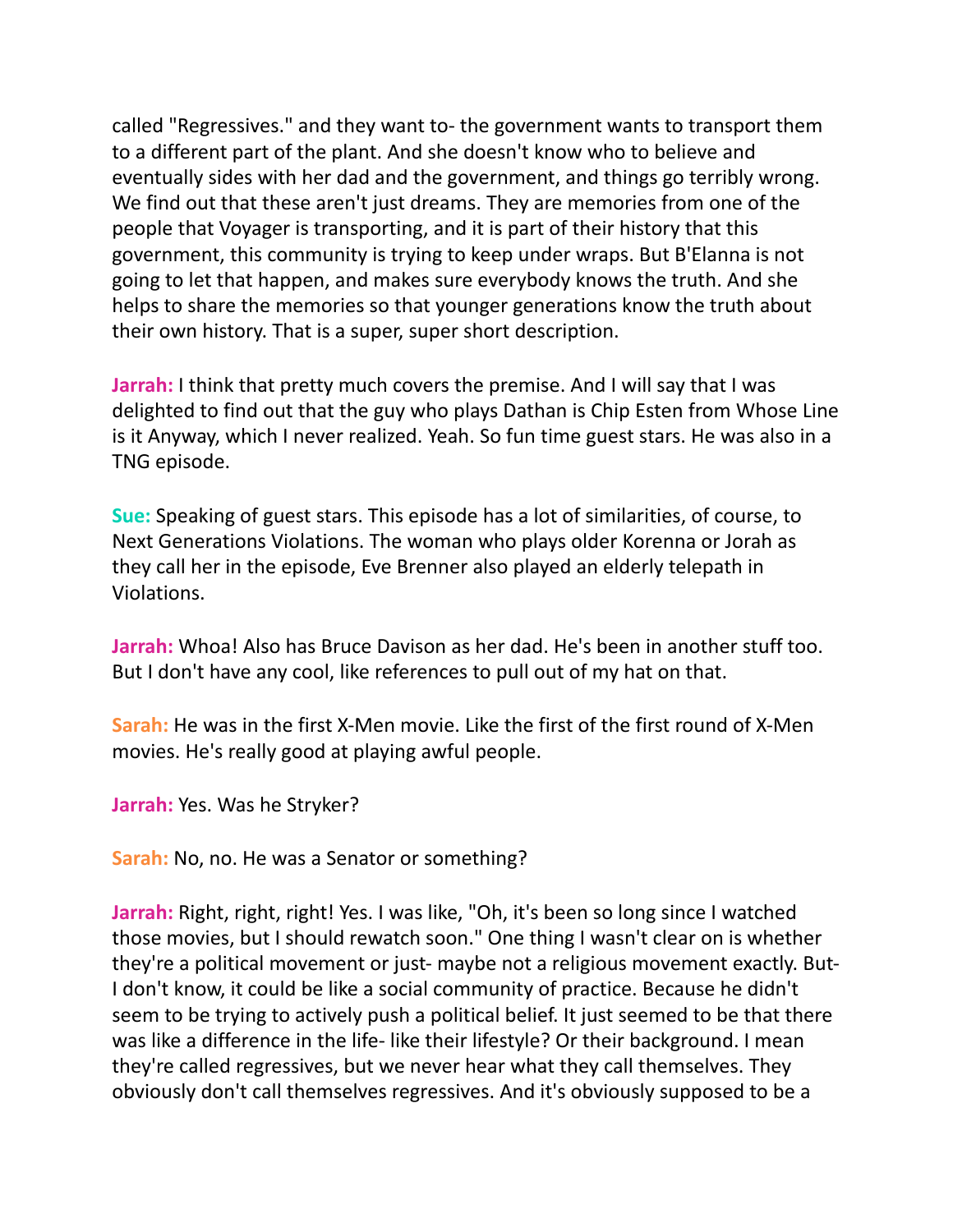Holocaust allegory. So like, I think they were trying not to make it super overtly religious, but it also wasn't like necessarily overtly political to me.

**Sue:** It is- so they're rejecting technology.

**Jarrah:** Oh, right.

**Sue:** That's what the movement, if we use that terminology for it, is. That they don't want to use these- all of the new technology. They want to go back to the old ways.

**Jarrah:** Right.

**Sue:** And it is, yeah- it's absolutely supposed to be a Holocaust allegory. But they are- it feels like Star Trek is trying very hard to not make it a religious or an ethnic distinction. But at the same time they are using some of the coded language, the dog whistles, that you hear when people talk about ethnic or religious minorities. Like, at one point the father even says, "They refused to use this new technology to wash their hands. It's amazing they haven't started a plague." Like, "this minority carries diseases" should set off all kinds of alarms in your head.

**Jarrah:** It was pretty-yeah, it's intense. It's interesting that you said that it has similarities to Violations, which it does. It's "a group of aliens comes on board. Telepathic thing in her head." I also thought it was quite similar to The Inner Light, in that it's like, she actually kind of pursues continuing this once she learns what's happening. It seems like the initial telepathic link is a bit accidental, but then Korenna is like pushing this on B'Elanna. And then she gets the option through medical treatment by the doctor to suppress it. But she is like, "I have to live the rest of this story out." And it is about "making sure that people don't forget what happened to our people. "

**Sue:** She's also the only one, in all three of those episodes, that has a choice at any point. I'm mean, Inner Light is nonconsensual, Violations is nonconsensual, that's sort of the point of the episode. And this one starts that way, but then she makes the choice to find out more, to continue to go back and pursue it.

**Jarrah:** Yeah. And then it ends up kind of nonconsensual again. Because as Korenna's dying, she's like, basically kind of whacks \*laughs\* her and that like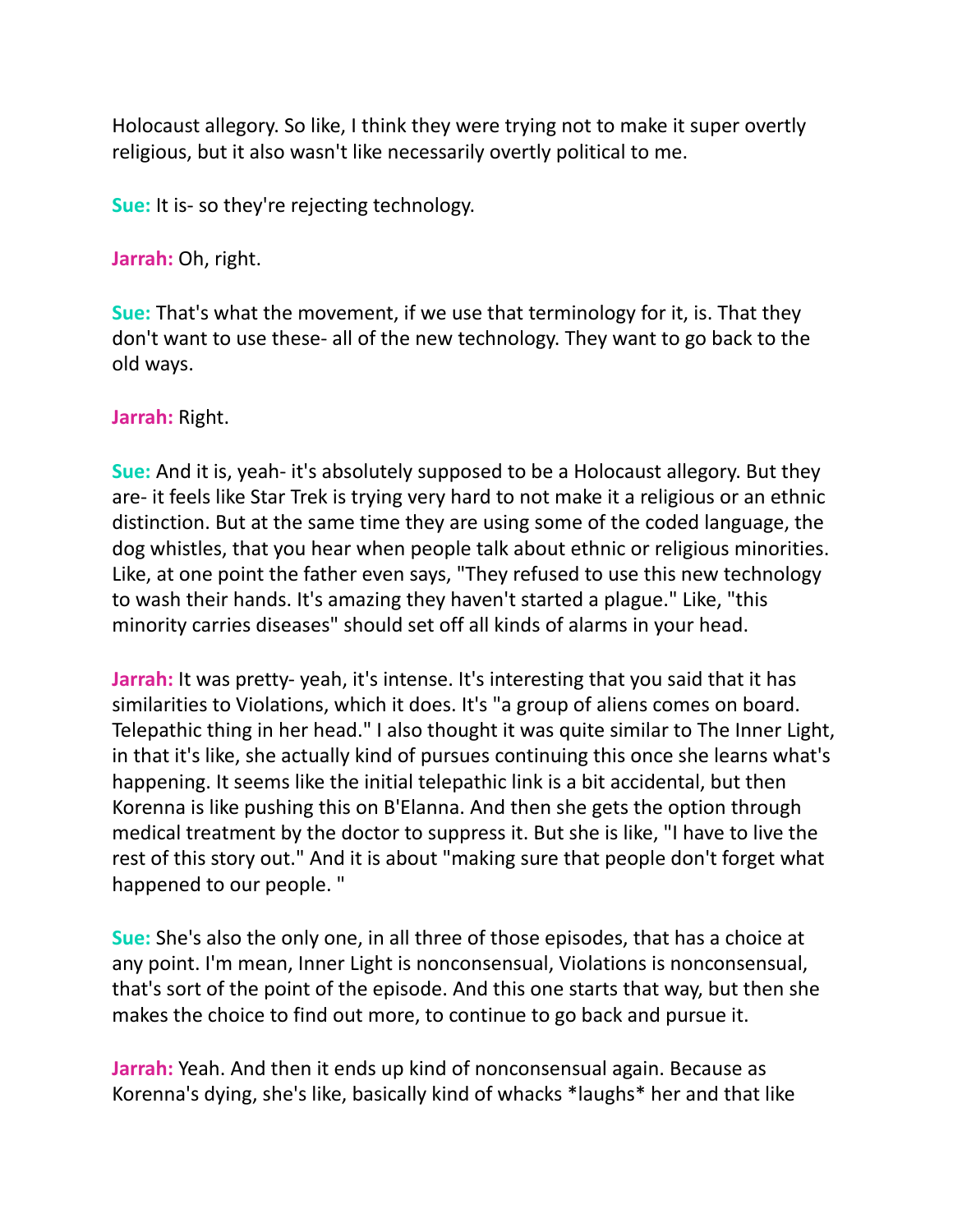forces herself back into B'Elanna's mind. Like I think if Korenna had had the time to negotiate with B'Elanna, that it's implied B'Elanna was going to seek that out. So for me, it isn't quite as egregiously troublesome as The Inner Light. But it's definitely a trickier area. And I do like though that like, they talk explicitly about consent in this episode. In the part where the random old alien dude is playing the psychic guitar and is like, misunderstands what Janeway wants when she says, like, "Teach me how you play this instrument." and literally just forces all of his musical knowledge into her psyche. And he's like, "Oh no, no, no, I'm sorry! I never would have done that if I- if I didn't know that you had consented or didn't think you had consented." So I appreciated that there was like a conversation about that, even though, you know, the aliens do turn out to be a little bit shady.

**Sue:** Another thing I really like about the setup here is that when B'Elanna is finally able to confront Korenna, Korenna explains that she chose B'Elanna because of her personality, because she knew that B'Elanna wouldn't let this go. That she wouldn't let it be hidden. And I just- I can't help- knowing that this was originally supposed to be a Troi episode. Right? I just can't help but feel that if it were, it would have been, "Oh, it's because you have these empathic abilities", or because of some physiological reason behind being half Betazoid and half human. And it was none of that in this Voyager episode, it wasn't about her anatomy or her physiology. It wasn't about any psionic ability that she does or doesn't have. It was purely about her tenacity.

**Sarah:** She was the one who was going to run into the party at the end and be like, "What did you do?"

## **Sue:** Yeah!

**Jarrah:** Yes. Yeah. No one else would have done that. Exactly. Everyone else would have been like, "I don't know. Maybe we should talk to them and see what all this is about." and so you mentioned that this was written as originally as a Troi episode by Joe Menosky and Brannon Braga. And it became a Voyager episode. And in Cinefantastique Brannon Braga says he's disappointed because he felt it would have been better as a TNG episode and "felt that Schindler's list as well as subsequent awareness of the Holocaust had taken the edge off this episode's genocide related story." \*awkward silence\*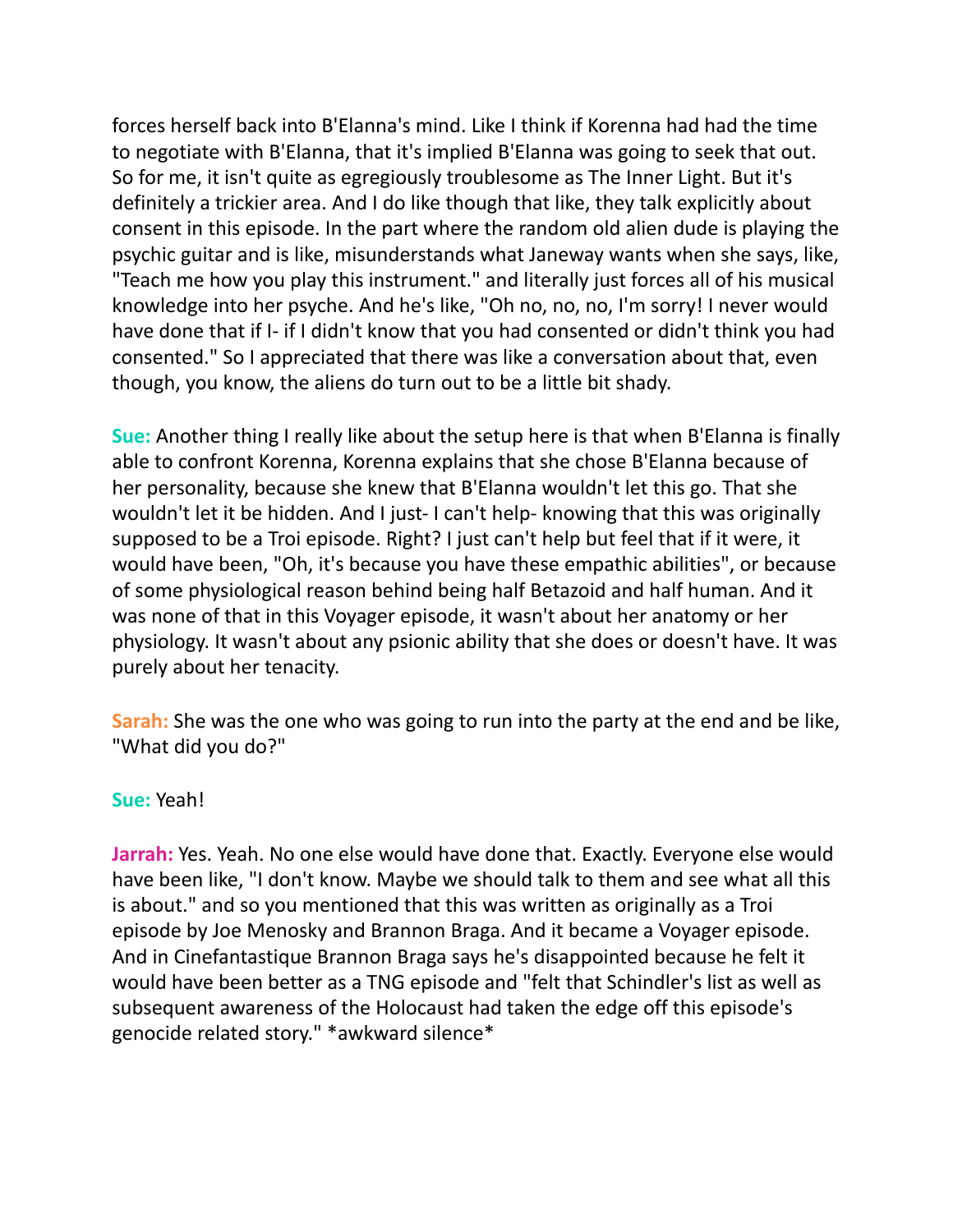**Sarah:** You know what took the edge off \*Sue laughs\* the episode about genocide? Was never using the word genocide.

**Jarrah:** Yup. \*laughs\* Yeah. I think it is pretty apparent, but it did also strike me that way too. That we don't- like, we see her boyfriend and another guy like rounded up and killed at the end. And we see that this character is training young people and basically lying about the history and saying that like, "Oh, the people just chose to live elsewhere because they didn't want to use technology. And then they all died out because they weren't civilized like us." So, those dynamics are there, but they- you're right. They don't say it and they don't show us the transports. And they don't show us the- other than like the execution of those two characters.

**Sue:** It's interesting. Cause I think they easily could have. Right? And made the flashbacks much more of like a global history lesson. But it's also intended to be a story of how these events intersected with the life of one person.

**Jarrah:** And it's a warning to potential collaborators, kind of thing. It's very much centering the experience of someone who actively participated in this and regrets it. It's kind of like Duet without the other side, without the person that suffered as a result of it. So you have this character who has participated in a genocide, she regrets this, and she will take you through all of the things that can make you see how someone could do that. And not just out of pressure from their father, but out of, you know, this desire to preserve their own security and just the overwhelming sentiment of the people around them and-

**Sue:** Career advancement? That was a big part of this one.

**Jarrah:** Yup. And when Karenna is- they have like, a scene where you can seethat's basically the scene where you see them all become Nazis. Where they all are shouting and raising their fists in the air about the need for the regressives to die, in this case. And it's like- I don't know. I think it- I think it packed a punch.

**Sarah:** So, I don't even remember watching this episode the first time around. But I imagine it's a lot different watching it now, when we know how many of our neighbors in this country wouldn't even need as much convincing as Karenna did.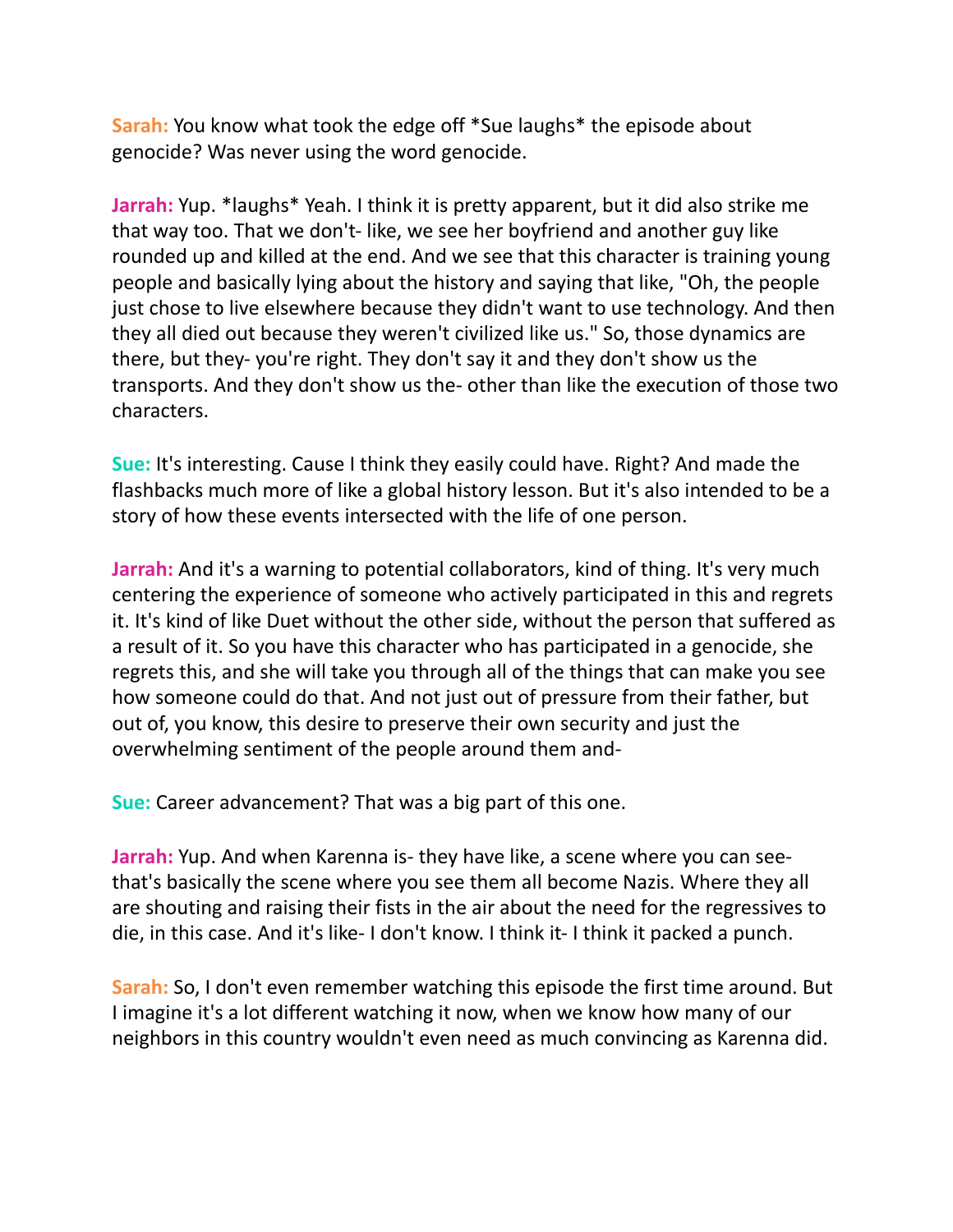**Jarrah:** Yeah. And actually back to what you said, Sue, Joe Menowsky said that he also thought it was better as a Voyager story because in some ways not having a quote unquote "sensitive character" and to be thrown into the situation is a little more effective. And I think in some ways that that's kind of true. Cause you- she's not the one who normally seeks that out. Like, she's a fighter, but she's not always just seeking to find a cause all the time.

**Sue:** But when we see B'Elanna get angry, it's oftentimes a righteous anger. Right? She sees a wrong and she wants it put right. I think that's also why she's one of the most convincing Maquis.

**Jarrah:** Yes. Actually- okay. Can we talk \*laughs\* about Chakotay being like, "Why are you so late?" \*all laugh\*

**Sue:** Yes!

**Jarrah:** And this is also a thing that like, particularly in nineties TV, but in TV in general, you know, because they have to stage the shot and stand like what appears to most people to be awkwardly close. And knowing that like, I think B'Elanna sort of had a crush on Chakotay at one point. That it's sort of like what this reminds me of Sub-rosa \*Sue laughs\* when Crusher's like "I've been having these really intense dreams." And B'Elanna is like, "I'm having these really sensual dreams, Maquis dad." \*laughs\* And they're just standing so awkwardly close. He should just drop it, but he asks her like three more questions. And it's like, this is a little weird. You're in the workplace.

**Sarah:** What? You don't talk to your boss about your sex dreams?

**Jarrah:** Uh, no. \*all laugh\*

**Sue:** But at least he doesn't get mad at her for being late. He's just like, "Alright. Chill. Like, enjoy your sexy dreams."

**Sarah:** Yeah. I mean, I do feel like he was pressing her at first because he was worried something might actually be wrong.

**Jarrah:** Yes.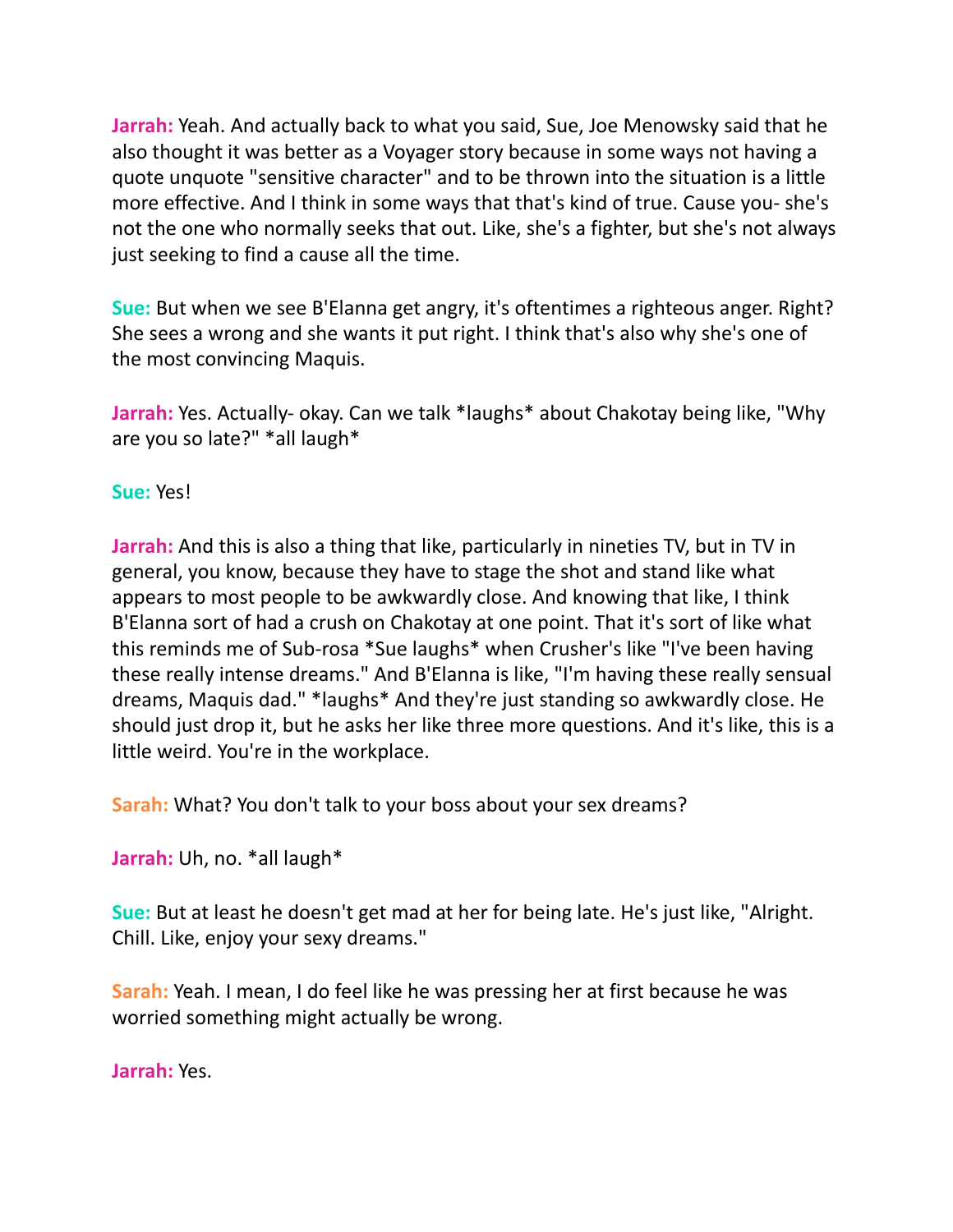**Sue:** Well, that's different though, than, like "You're in trouble for being late." Right? He's like, "I'm not worried about you being at your shift on time. I'm worried about you."

**Jarrah:** Yeah, no. It was kind of- just kind of funny. I wasn't like, troubled by it. I just thought it was amusing and a little awkward. \*all laugh\*

**Sarah:** The one thing I really liked about this episode was the crew's outfits for the party in the beginning. The costuming was amazing for that scene. Like, Tom and Harry looked great, and I really really want Janeways ivory suit.

**Jarrah:** Yes. It looked very comfortable, but I also couldn't think about how much you would need to iron it, \*all laugh\* in the, you know, in the 21st century like I'm sure that they have space irons that don't take work. But I was like, "Oh man, that thing would wrinkle easily." I also just like that Janeway hairstyle, in general.

So, I do want to go back to like the other Voyager crews response when B'Elanna breaks into the party and is basically like "They're all murderers and they've been covering this up." And this is another time when the people are- they're gaslighting her. The aliens are saying basically this is, "It's just a pastiche of everyone's memories. It's not like an actual, just one person's experience." And so it's like powerful seeing her resist the gaslighting. And the Voyager crew are basically going, like, "We can't actually find any evidence to back up what you're saying." But they still don't- like, Janeways not really happy with how she handled it, but I like that they don't take drastic action to like discipline her.

**Sarah:** I mean, no one says they don't believe her. No one on the crew-

**Jarrah:** exactly.

**Sarah:** says they don't believe her, which is nice.

**Jarrah:** Yeah.

**Sue:** Well, and the doctor confirms that she is experiencing memories. But there's-I have so many questions about this race of aliens, right? Like if they're a culture that can literally share memories, don't you think it would be harder to forget something like this happening within a single generation? Right? So that's a part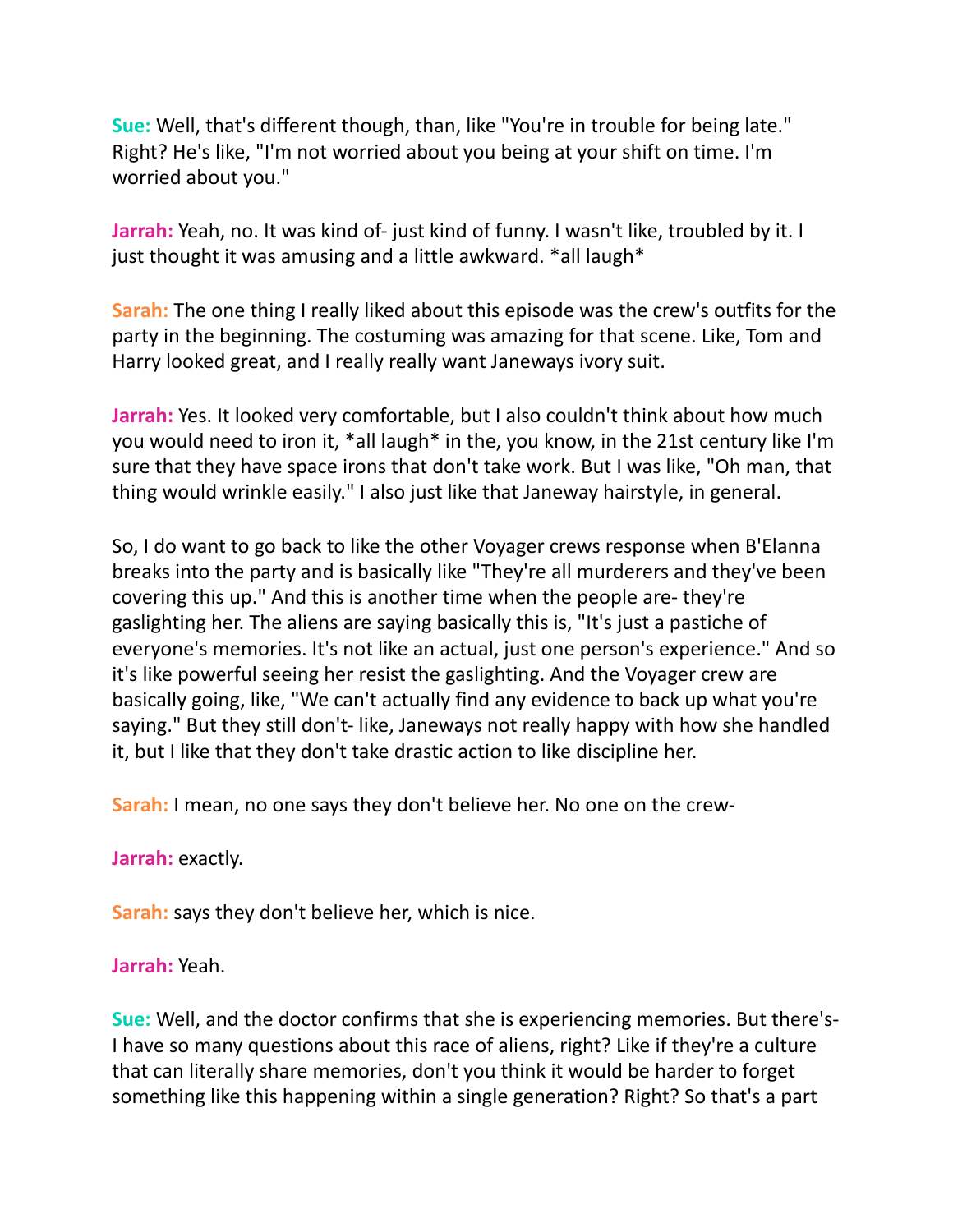of the issue. But there are definitely people Korenna's age also on this transport, including like the leader guy. So they're all covering it up. It's a conspiracy. And just overall, the- not just the gaslighting, but the niceness they put on top of it, the over polite behavior, that for so many people is going to, for some reason, lend credibility to whatever they're saying, just because they're polite. And they're just making it up, but because they're nice about it, they're believed. Like all of these things are issues for me. \*laughs\*

**Jarrah:** Yeah. It also kind of makes me wonder, how do they feel guilty about it if there aren't any survivors? And, you know- cause they're covering it up out of what? In- we see situations happen in the world where there are like ethnic attacks, or genocides, or hate crimes. And a lot of times people don't necessarilylike, they feel justified in doing this and it's awful. So I don't know, like, other than-I don't know. They're self-aware enough, I guess, to figure out outsiders are going to have an issue with this. But it strikes me that if their whole society has convinced themselves that what happened was just like, basically kind of a survival of the fittest thing, where these people were rejecting technology and weren't really meant to be able to survive anyway. I don't know why they're hiding it as much. That's said, it wouldn't be a very good story if they were just proudly bragging about it.

**Sue:** There's also the question of whether Korenna feels guilty only because she was in love with this guy.

## **Jarrah:** Yeah.

**Sue:** Like, you could feel guilty because they're also people.

**Jarrah:** Yeah. I think that's maybe one of the weaknesses about not seeing what happens to anyone else really, other than the one friend. And you know, she feels guilty because she individually betrayed him. And it was partly because her father like lied and said, "he's sleeping with other women," which is very interesting like, kind of gender politics. But I found it to be quite a dramatic moment, that she's very torn about this whole thing. And her father is putting a lot of pressure on her. And then it's like, that's the thing that in the moment convinces her to just take the path of least resistance and betray her lover. But back to the whole, like- so Janeway says, you know, B'Elanna is like, "What, they're just going to get away with it?" And Janeway is like, "No, we canceled our trade" and what else- what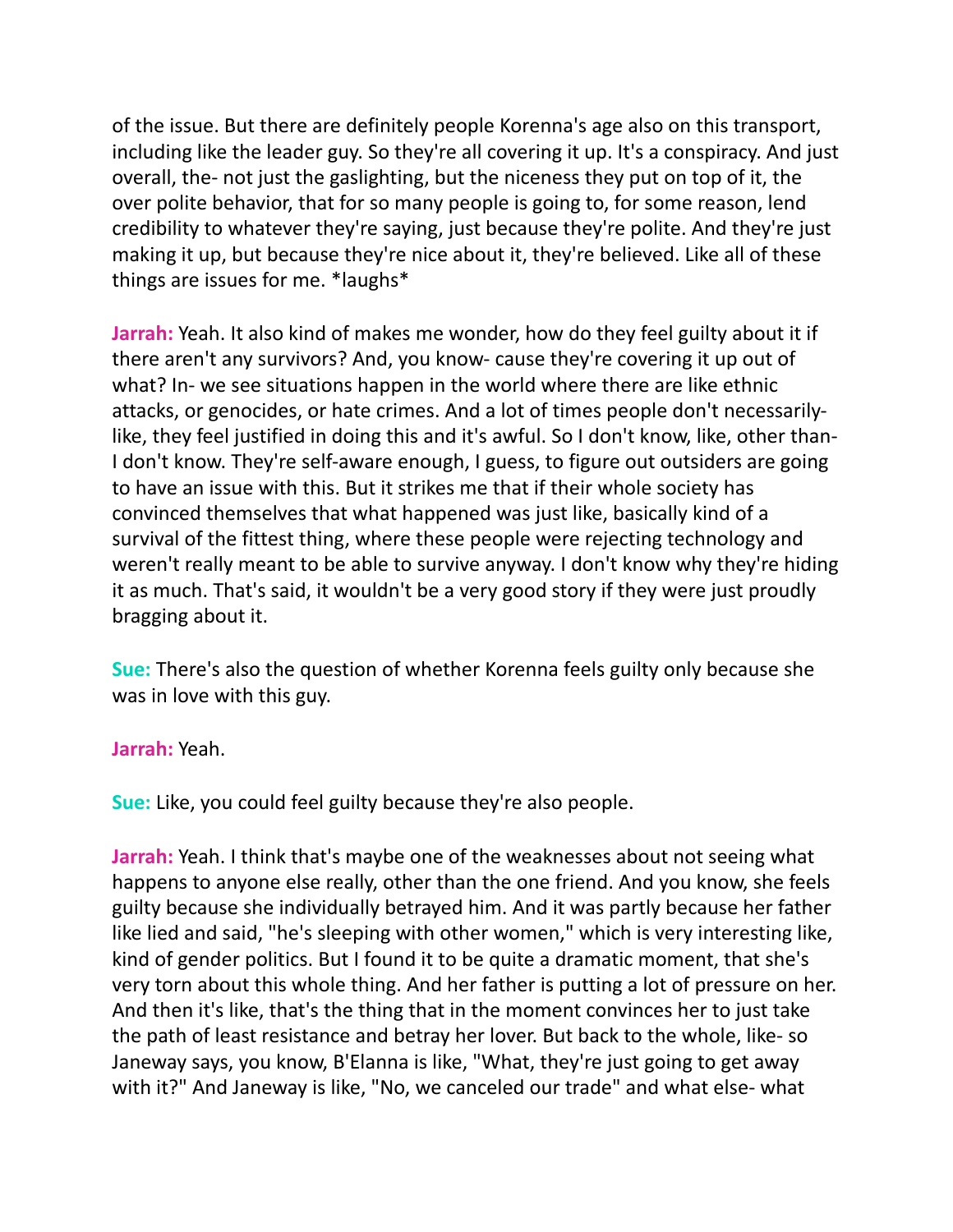else are they saying? I forget. There's a couple of penalties that are basically diplomatic. Like "We're not going to continue ties with them and we're not going to do the trade that we said we would do."

**Sue:** But that doesn't really have a lot of teeth either. Right?

**Jarrah:** But I mean, I guess I am primed with very low expectations from earth politicians. \*all laugh\* If we like, go back to the whole when we did our Spore Jump episode on The West Wing and talking about like the Women of Qumar. And as weird as that episode is in some ways, or challenging, like, yeah. If earth politicians cut off ties over someone saying a genocide happened or human rights violations, it's actually a really big deal. So, I don't know. I mean, I'm thinking about- there's definitely been pressure on the Canadian government to cut off ties with Saudi Arabia. But it's like, they buy our manufactured tanks and things. So-

**Sue:** But Voyager in particular are moving through the Delta quadrant. Right? They're going, technically, in a single direction. So any trade they're going to have with these people, it's going to be a one-off.

**Jarrah:** Yeah. They should have shown them giving back the technology or something, like in order to show it having teeth. You're correct.

**Sue:** That doesn't- it doesn't hurt these people cause they still got their people back and now they have their technology back. So they got a free ride. Right? There are no consequences for them. Had this been a Next Gen episode, where presumably this is maybe a Federation member world, or maybe a world that wants to join the Federation, there could be more consequences because they're in a part of space that we know. But these people we're just going to- just saying, "Okay, bye. You did a bad thing. See you later."

**Sarah:** But I feel like Janeway did the only thing she could do because, you know, B'Elanna already put it right in their face "This is what you did." And the aliens are like, "Lalala. I can't hear you!" And so- but Janeway did tell her, "Hey, so-and-so is still in engineering. You could still talk to her." And gave her the only shot she had to at least pass on the information.

**Jarrah:** Yeah.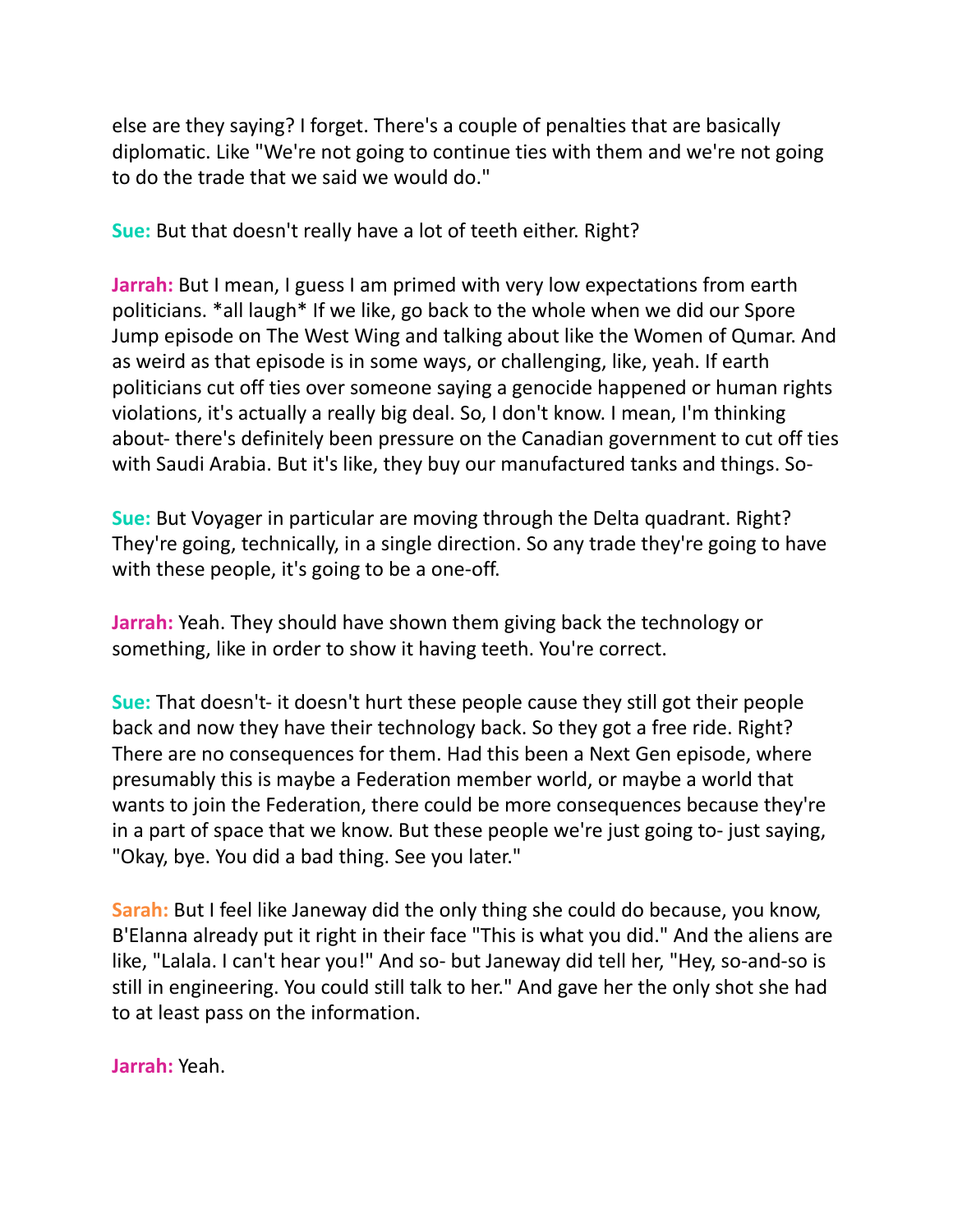**Sue:** Yeah. I'm not saying that anything could have been done differently. It's just frustrating that they're essentially just getting off scot-free. Although it is a good thing that the younger woman listens to B'Elanna at the end of the episode.

**Jarrah:** I think it's like, it's trying to imply that if one person remembers and keeps passing this on, then the truth can be set free kind of thing. But yeah, I take the point. I mean, maybe one thing they could have done is said, you know, "These aliens have a crap ton of allies scattered throughout the Delta quadrant. And like the word's going to get around that we did this." So that at least there's like some kind of potential threat associated with pissing them off. I don't know. That's the only thing I can think of. But- yeah, I mean, it's not like Janeway could go down and attack them or force their way onto the planet and hold a trial for war crimes or something based on one person's memory.

**Sue:** Oh no. And it wouldn't be her place. Even- Prime Directive or no. Right?

**Jarrah:** It is frustrating.

**Sarah:** Which is realistic, because so many people have to put up with frustrating outcomes like that.

**Sue:** That's true. So, one of the things that I wish maybe had been done a little bit differently, although I wouldn't expect it on Brandon Braga Star Trek, is that whatthe way that they depicted people experiencing these memories, right? Is that we see B'Elanna in the place of Korenna. And we see then at the end we see a different woman in the place of Korenna. What, if we had seen different genders experiencing these memories, right? How to make the episode gayer, essentially. \*all laugh\*

**Jarrah:** Yeah. Harry Kim episode.

**Sue:** Yeah. What if- what if it had been Harry experiencing these memories? What if Korenna had been one of the men on the ship. Just saying.

**Jarrah:** Yep. Yeah, no. That's,] one of those "Trek was not quite caught up to the times at the time that this was made," but I like that idea. We also don't really see, it's kind of implied that the younger woman is kind of flirting with Harry at the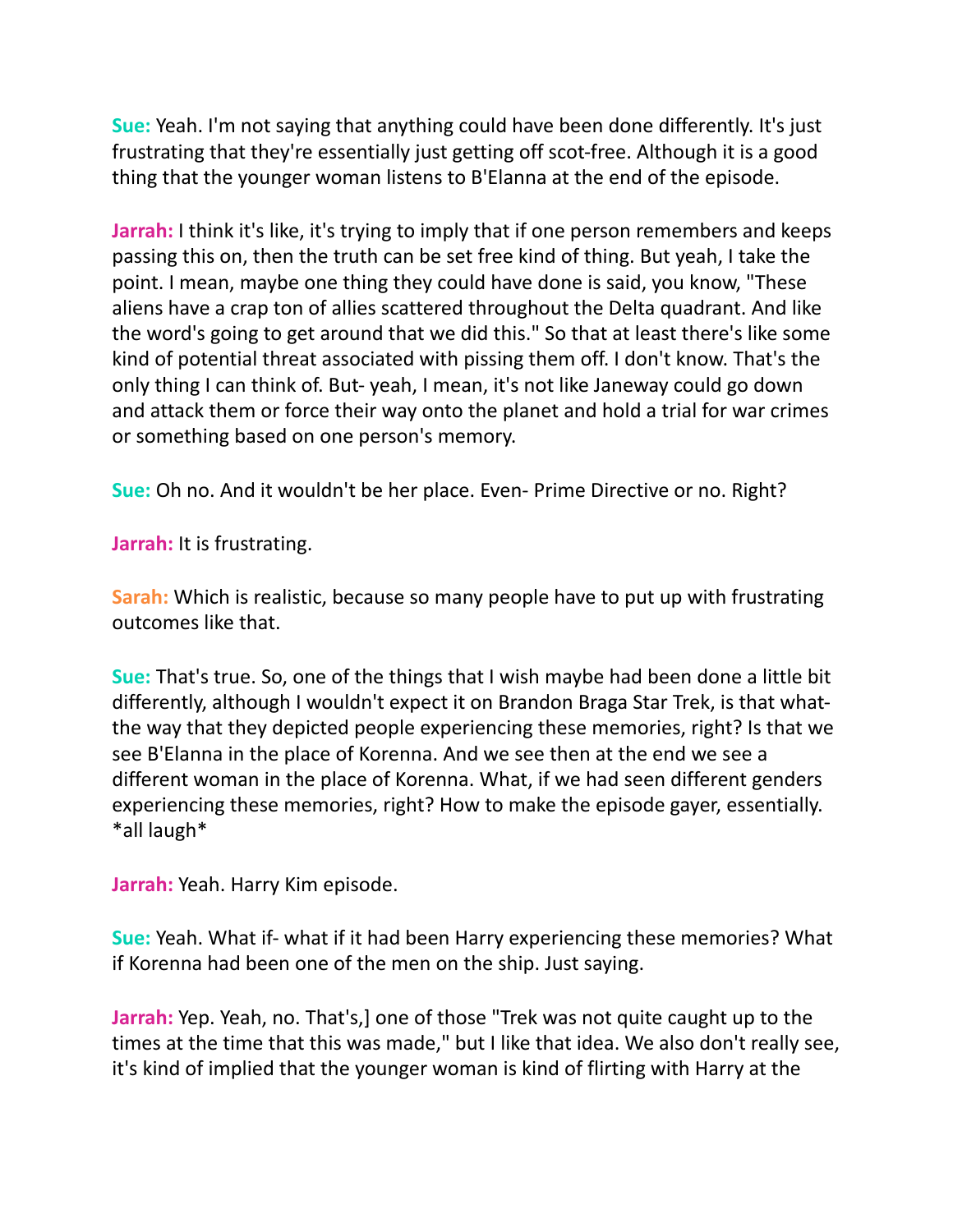beginning, and then we never see anything more about that. So take that for what you will.

**Sarah:** I feel like there's a little bit at the party at the end. Because he speaks up for B'Elanna and the younger woman is more willing to listen to him.

**Sue:** Oh yeah.

**Jarrah:** If so, that is a nice subtle dynamic.

**Sue:** But it is good that Harry sticks up for his friend rather than his potential love interest. For sure.

**Jarrah:** Yeah. I like- yeah. He's basically saying like, "B'Elanna, doesn't just make shit up." Okay. So, but her pin though \*all laugh\* kind of looks like balls. Maybe that's just me. But there's a lot of leather in that planet. And I like that the alien look is just that they all wear headbands. Like, fun hippie headbands.

**Sarah:** I don't think they're headbands though.

**Jarrah:** No, I think- what do you think they're supposed to be? They're clearly made out of some kind of like meshy ribbon or something or fabric.

**Sarah:** I actually thought they must be some part of their body because otherwise B'Elanna would have shown up in one.

**Jarrah:** Oh, yeah. Okay.

**Sue:** Oh, that's a good point.

**Sarah:** Either that, or it's a TV show and everything doesn't follow the rules. \*Sue laughs\*

**Jarrah:** But I mean, I also thought that that was supposed to be something like biological, but it was also just clearly like human actors wearing headbands or wearing hat- ring hats.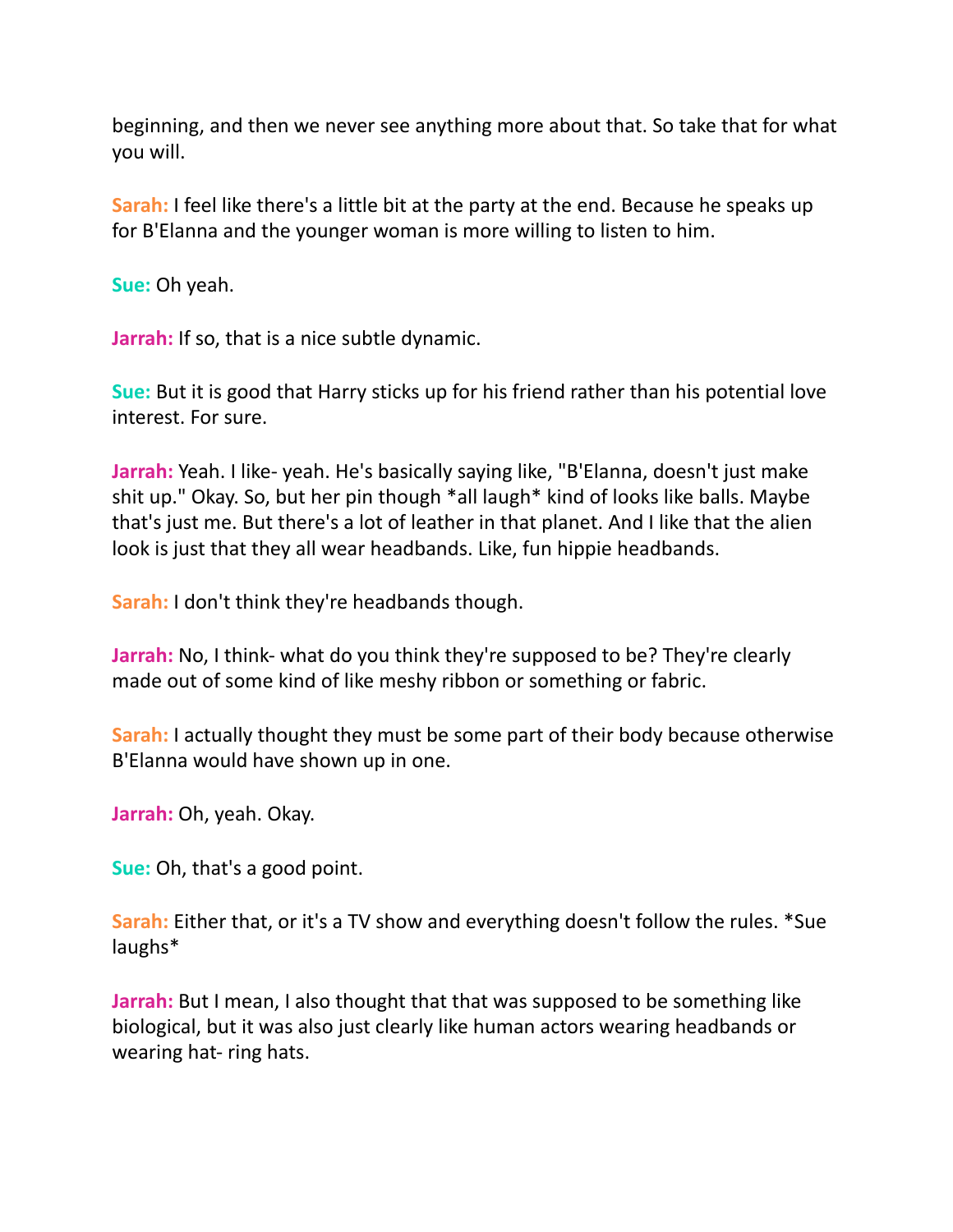**Sue:** There are other Delta quadrant aliens who have similar sort of like weird mesh hairline situation

**Jarrah:** maybe these are more evolved Kazon or, you know- but yeah, I feel like we have seen some of those. I wonder if that was intentional.

**Sue:** Or the makeup department just found a new material they were excited by. \*laughs\*

**Jarrah:** Yeah. It's interesting. I kind of wonder what it would feel like to be from a community that's like more directly impacted by genocide watching this? Because I feel like I am very the intended audience for this episode, as a white person of like Scottish Swiss heritage in Canada today. And like I said, it really does like center that the person that decides to uphold their own privilege and go along with their family at the expense of others.

**Sarah:** Yeah. I'm not quite sure what the answer is to that.

Yeah. \*laughs uncomfortably\*

**Jarrah:** This was one of Roxanne Dawson's favorite episodes cause she got to play two characters. It's fun, that part's fun. It's more, you know, more fun when it's just like sexy dreams and then more serious.

**Sue:** We know that that Voyager did not have a great track record with indigenous representation by any means. So I \*sighs\* understand what you're saying and I a hundred percent agree, but at the same time, I'm kind of grateful they didn't try to center a different part of the story. Because I feel like it would have been very problematic.

Jarrah: Yeah. I think it's very effective, and I think it's valid what it's trying to do, I just am kind of curious. And it is like, kind of gutsy. Or no, not gutsy, but maybe- I dunno. Maybe it's not unconventional as Brannon Braga was saying, but I don't think- if it lacks edge, I agree with you, Sarah, it's not because like "the Holocaust has been done before," which is kind of what it seems Brannon Braga is saying. I like that she's not shamed for having fun times with the guy that sneaks into her room.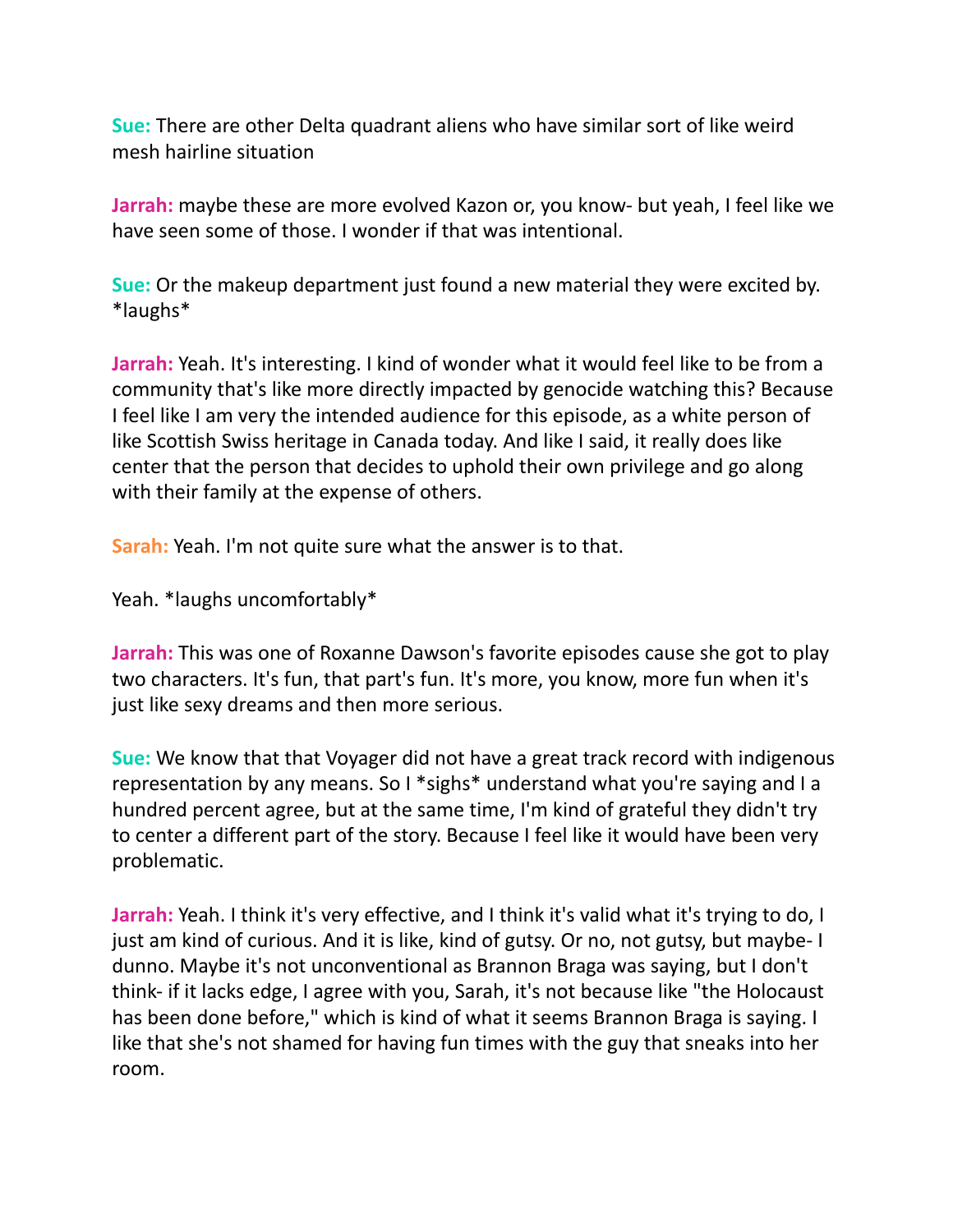**Sue:** \*laughs\* Well, she is by her father.

**Jarrah:** By her father, but like not by the show at all. Yeah.

**Sue:** I just- I keep reading over this Braga quote now. And I don't even understand it.

**Jarrah:** Yeah, me niether.

**Sue:** He felt that Schindler's list, the film, as well as subsequent awareness of the Holocaust had taken the edge off this episodes genocide related story. Like, did he think he was teaching the world about the Holocaust with his Star Trek: The Next Generation script?

**Jarrah:** \*laughs\* Well, he's like, "If we'd done it in TNG, this still would have been new and edgy, but now it's-" yeah, I dunno. That does remind me though that, like, I remember in university talking about Schindler's List and a feeling from some folks that it was like, Problematic to center- I mean, that's a different case because that is centering a white hero or like a German hero, non-Jewish German hero, versus the people that were being oppressed, even though, you know, he underwent risks. But like, this is a little bit different, what this is doing, is because it's centering the "how you become an oppressor" storyline, which I think is- so I think that's why I would say that I think it's a valid exercise. Just potentially hard for some people to watch.

**Sue:** And from that perspective, it is- how do I want to say it? It does show how some people can fall into it. Right? Because she's upset that her boyfriend, she thinks her boyfriend is sleeping with other people. Right? And that's what changes her mind apparently. But by the end of the episode, she's all in, in that scene where you see them all like become Nazis, the phrasing we used before. And it's these- it's a one little personal incident that opened the flood gates for this incredibly horrific belief system and behavior.

**Jarrah:** Yeah. Well, it seems like things really shift. There's kind of like two little bits before that, that start to force her hand. The first one is when her boyfriend turns up on the list of people that are going to be transported out to what I think we're supposed to imagine are death camps. I mean, there was a point where her boyfriend kind of says, like "They aren't going to resettlement to be resettled.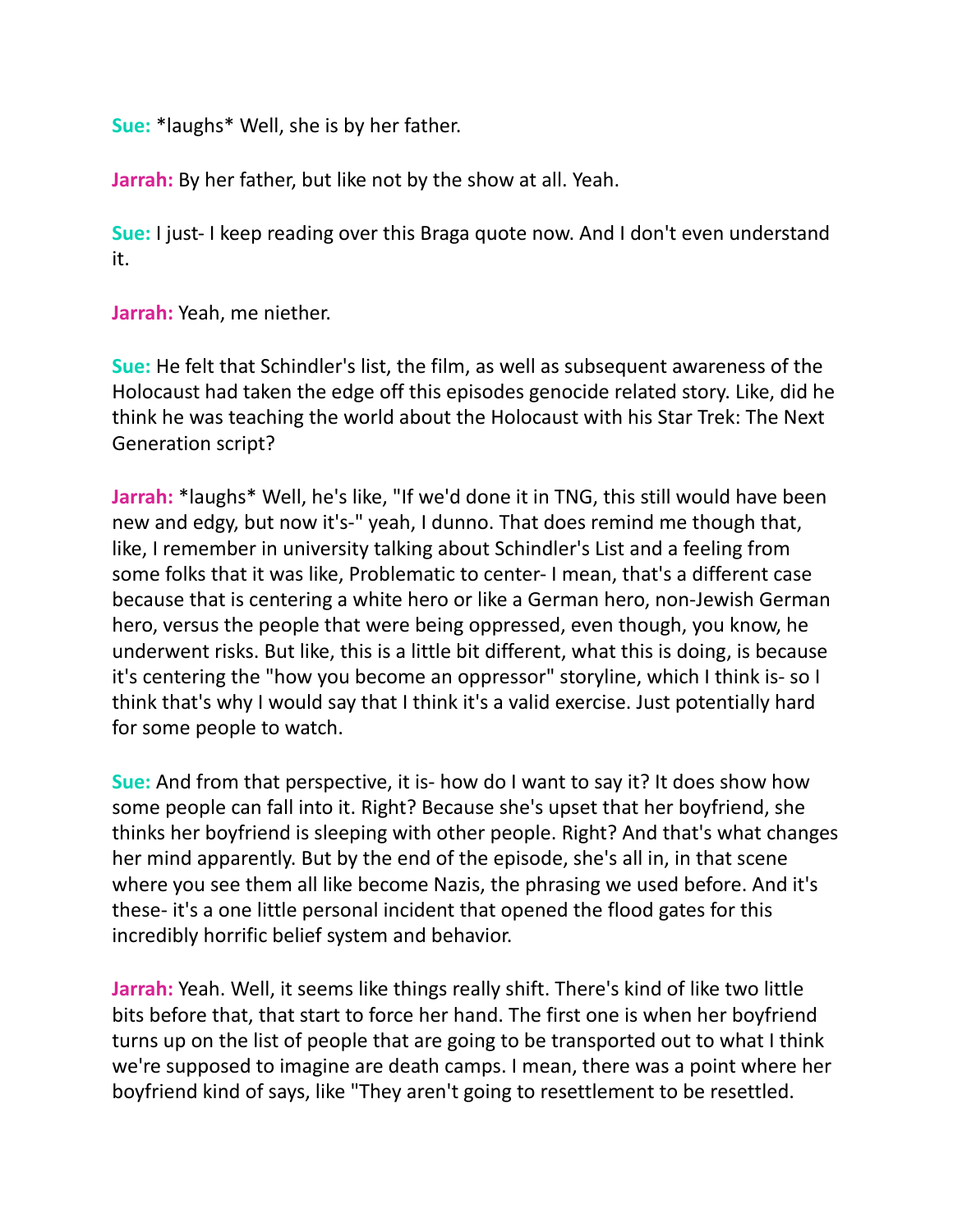They're going to be killed basically." And there was very much that disbelief until the very end of world war II that that was happening in Germany and outside of Germany. And so that was kind of a powerful thing to put in there. But then her dad basically puts them on the list to get transported out. And she- so she first is confronted by the lengths that her dad will go to, to stop their relationship. And the fact that she still lives in her dad's house. And then her boyfriend sneaks in the window and like tries to convince her to leave with him. So she's kind of in this situation where she has so much comfort, and a potential career ahead of her, and all of these things. And, you know, she's being asked to give it all up for this guy that's like basically her high school boyfriend. Or I guess like, young college boyfriend and for justice. But she doesn't really know, like she can easily convince herself this isn't really happening. And so her dad just kind of gives her an excuse that kind of tilts the scales.

**Sarah:** So in 2016 I saw a lot of people on the internet calling for putting Muslim Americans in camps. And the reasoning they were giving is that it worked on Japanese Americans in world war II.

**Jarrah:** Oh jeeze.

**Sue:** Dear God.

**Sarah:** So, if you want to talk about like, seeing that story from a different perspective and having a frustrating ending. Yeah. There's so many people who just don't get it, and will so easily fall into that line of thought. Today.

**Jarrah:** Ugh. Yeah. That's awful. Yeah, there's- I mean, I think that this episode plays an important part. But it does kind of assume that you have, you know, somewhat of a liberal education. That you can take this and understand what it's referring to and then apply it to yourself. But I think it does a pretty powerful job at doing what it's trying to do. It can't be all all the things.

**Sue:** Yeah. And at the time it was made, what was this? 96? Yeah. I mean the Star Trek creators couldn't know there would be a rise of fascism right? In the US and I think also Canada. Yes?

**Jarrah:** Yes.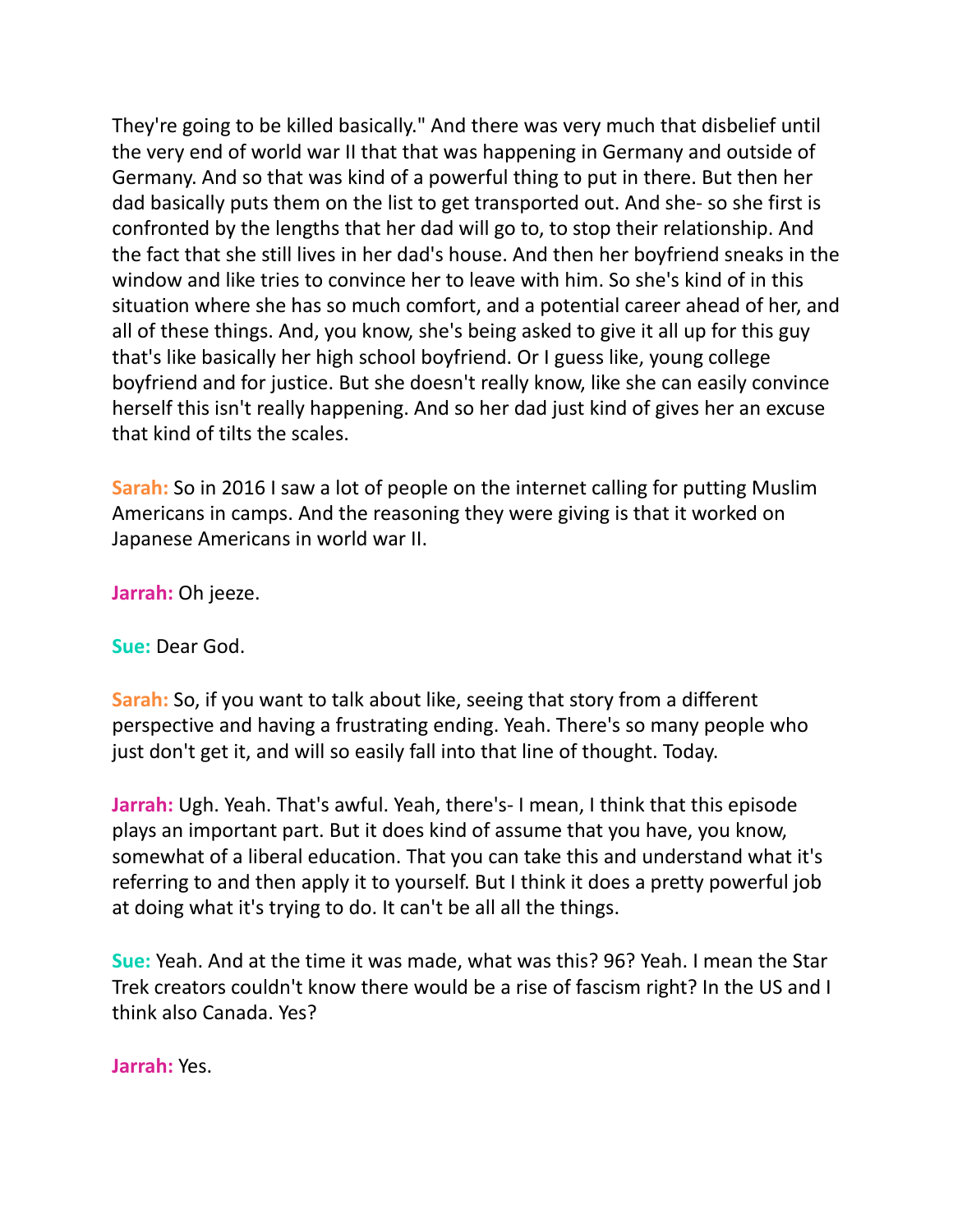**Sue:** So it's very like, there's no way for them to have known that 20 years later, this would perhaps hit audiences harder now than it did when it first aired.

**Jarrah:** Yeah, actually. Yeah, someone should go back and interview Brannon Braga now \*all laugh\* and be like "What do you think now?" or not. \*Sue laughs\*

**Sarah:** I mean, do you think they- if they had that knowledge, they should have used a heavier hand and actually, you know, said genocide and made it a little more explicit?

**Sue:** I think all Star Trek should almost always use a heavy hand. \*all laugh\*

**Jarrah:** Maybe not always the original series. Like, Let That be Your Last Battlefield. That's a heavy enough hand.

**Sue:** What are you talking about? Star Trek is at its best when it's subtle, Jarrah. \*Jarrah laughs\* like the original series. Always was. \*all laugh\* ridiculous.

**Sarah:** I guess I should rephrase that question. Do you think the level they used at that time was appropriate, versus what they should be using now.

**Jarrah:** Oh, I mean, I think that they should have named it. I think you're right about that. I think that that would have gone a long way. There are also potentially like some other ways that they could have reinforced that the guilt wasn't just about her particular one lover. Like they could have had, you know, she could be in her job receiving a report of what actually happened in the camps or something like that. There's ways that you could see that it was- like, I think Duet does a more powerful job at showing how that guilt built in the character.

**Sarah:** I mean, they could have shown us a yard full of those machines that killed the two guys. That alone would have gotten the message across.

**Sue:** Yeah. And what the language that B'Elanna uses when she crashes the party is "murderers."

**Jarrah:** But it also, isn't a hundred percent clear she's not accusing them of just murdering Korenna. I mean- okay. That's maybe not fair. When she says murderers, she like, she is talking about them, you know, killing these people and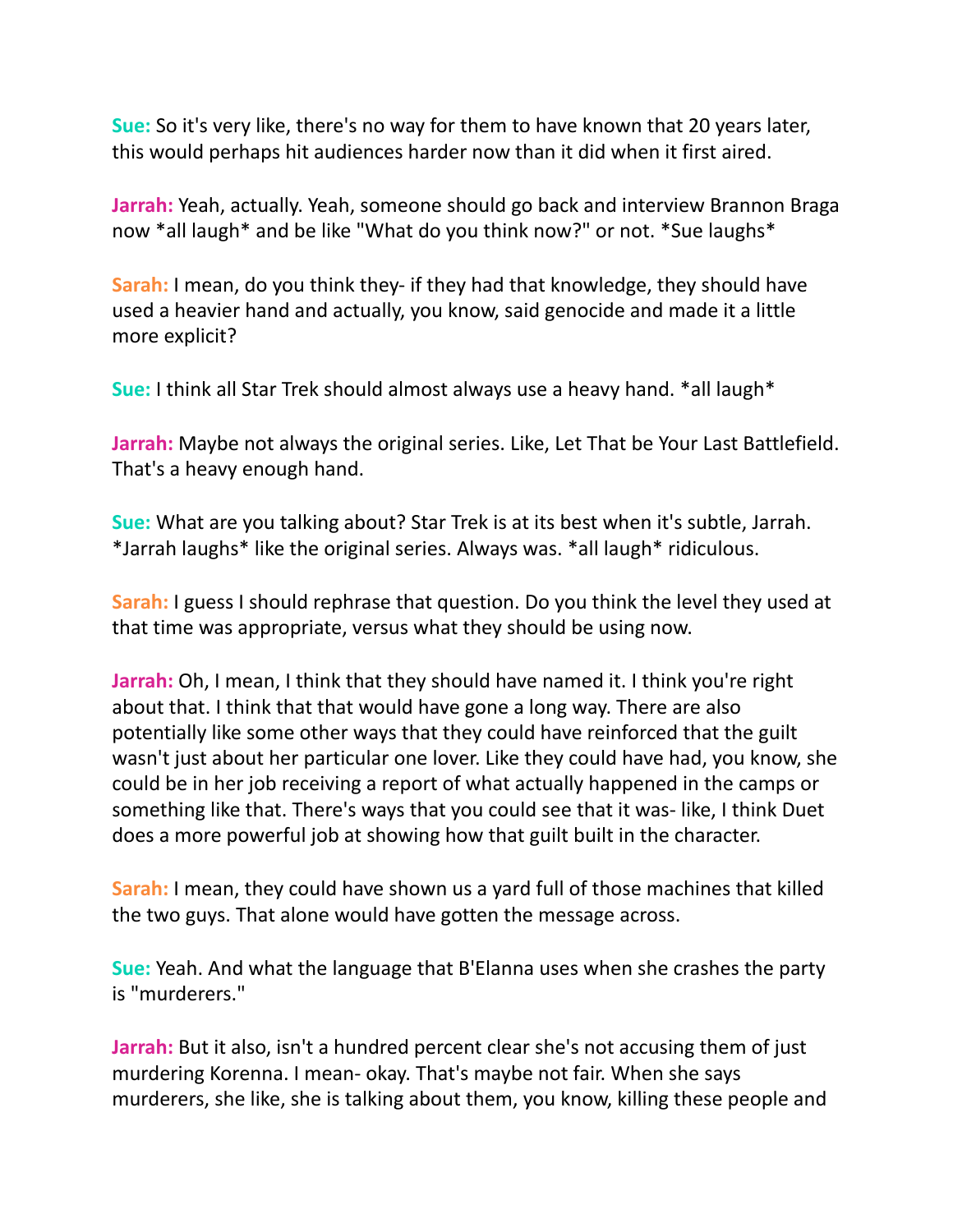covering it up. But she's also accusing them of murdering Korenna. So it is kind of, I feel like, tied a bit together.

**Sue:** Right. I would say I'm in favor of absolutely this being more explicit, of them calling it out as genocide. And I think, even in conversations you have today, there are people who don't realize like genocide is not just the killing of a group of people. It is also the relocation of a group of people. So even if they weren't sending them to a death camps, Right? The forced relocation is a kind of genocide. That's- so it's unquestionable in this episode that that is what's happening, but they don't call it out.

**Jarrah:** Yeah. I think the other thing that we don't necessarily see is what motivates this other than prejudice. Because a lot of times in actual cases, there's like hidden economic and political motives, or not so hidden. And other than seeming, like, "We just really don't like these guys and we happen to have more power than them." It's not really exposed, you know, the way- I mean, it's only an hour. I guess that's just to say that part of the reason that these incidents are, I think, more insidious and harder than just like, you know, about more than just like nice people and mean people, is those- the security and the economic engines that people stoke prejudice in order to maintain or increase power.

## **Sarah:** Get reelected.

**Jarrah:** Yeah. I mean, yeah. So there's many- you know, obviously in a lot of the real world genocides when people are displaced, or interned, or killed, and then like their property is seized and people move into their homes and take over their businesses. And, and, and, and. So we don't really- like, we see that she doesn't want to give up her privilege. We don't see the, you know, way that I guess capitalism plays a part in this, or other types of kind of structural things.

**Sarah:** Yeah. So to give a specific example for folks who weren't aware, in world war II it was a lot of the Japanese interment had to do with farms. Because Japanese American farms were very profitable. And a lot of their neighbors wanted them. And a lot of their neighbors got them for pennies on the dollar.

**Sue:** It's- I mean, this is a rough one.